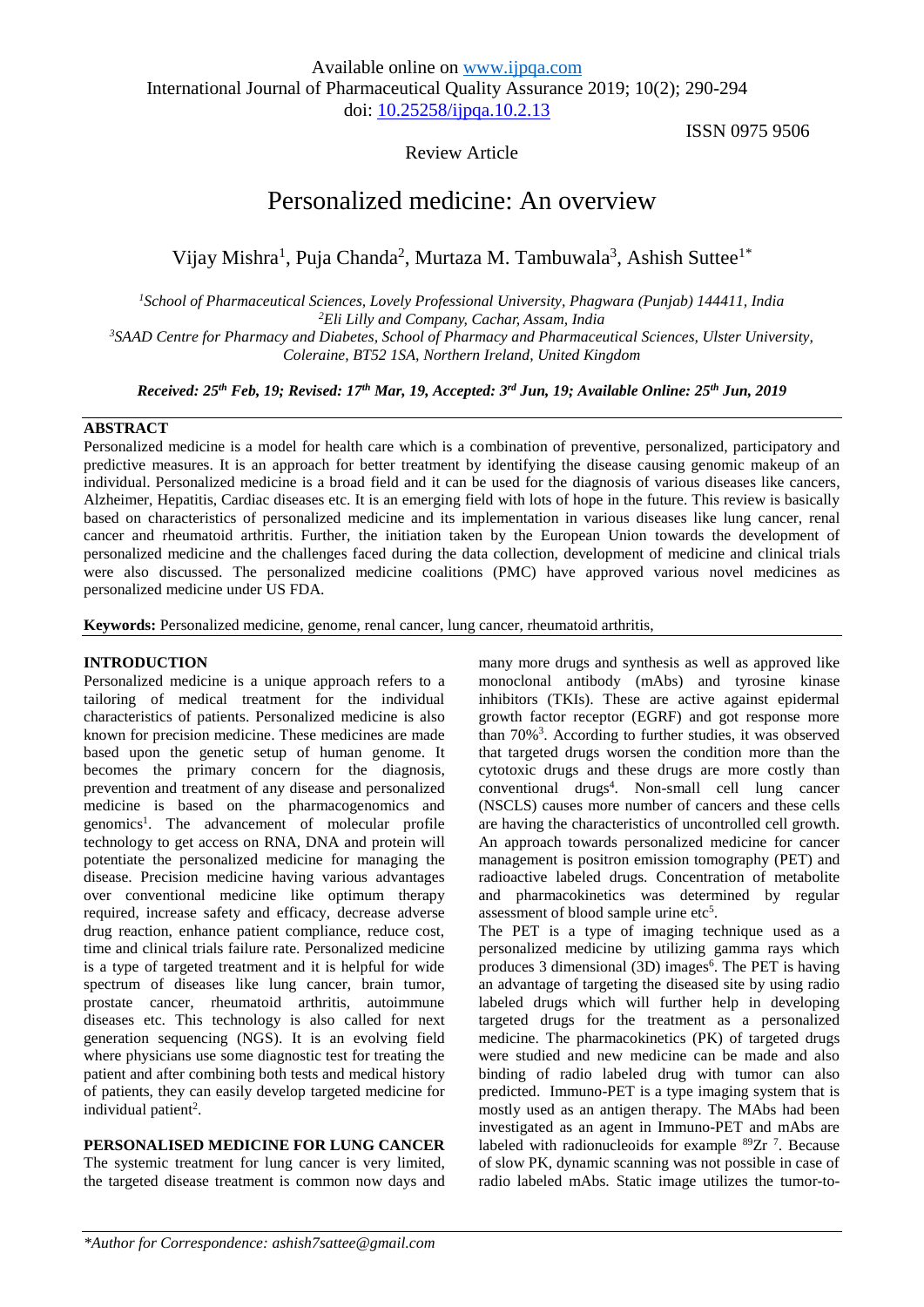blood, standardized uptake value (SUV) and tumor-toreference tissue ratios. After the binding of mAbs, target cell internalize the mAbs. Some radionucleoids get degraded and washed out from the cell such as <sup>124</sup>I, <sup>76</sup>Br  $etc<sup>8</sup>$ .

The TKI-PET is also a tool for imaging damaged cells and it mostly targets the EGFR. TKI are tiny molecules having the rapid pharmacokinetic profiling which inhibits the activity of kinase proliferating path. For binding with target tyrosine kinase, TKI competes with ATP for example, EGFR kinase domain was targeted by erlotinib after competing with adenosine triphosphate  $(ATP)$ <sup>[9]</sup>. Typically: TKIs are labeled with  $^{18}$ F or  $^{11}$ C because of their short half-life activity they get better fit with biological half-life. After injecting the radio labeled TKIs, they get rapidly bind with the target cells and it frequently undergoes biliary and renal clearance. In this case, dynamic scanning is mostly used for assessment of PK modeling and uptake of quantitative tracing. There is an advantage of utilizing short live nucleotides is that it is easily decade and patient can take this therapy second time just after the first time<sup>10</sup>. The marketed personalized medicines are represented in Table 1.

Table 1: Marketed personalized medicine

| Trade<br>name of<br>drug             | Class<br>of<br>drug             | Generic<br>name<br>of drug            | Target site                                             |
|--------------------------------------|---------------------------------|---------------------------------------|---------------------------------------------------------|
| Tarceva<br><b>Iressa</b><br>Tagrisso | Tyrosine<br>kinase<br>inhibitor | Erlotinib<br>Gefitinib<br>Osimertinih | Epidermal<br>growth<br>factor<br>receptor               |
| Portrazza                            | Monoclonal<br>antibody          | Necitumumab                           |                                                         |
| Avastin<br>Cyramza                   |                                 | Bevasizumab<br>Ramucirumab            | Vascular<br>endothelial<br>growth<br>factor<br>receptor |
| keytruda                             |                                 | Pembrolizumab                         | Progressive<br>disease                                  |

#### **PERSONALISED MEDICINE FOR RENAL CARCINOMA**

It is the most common problem facing by whole world especially Europe and deadliest problem there are two types of renal carcinoma one is renal pelvis carcinoma and other is renal cell carcinoma. 1000's of people are diagnosed with malignant tumor every year and the most common is nephroblastoma also called for Wilm's tumor (WT). The common symptoms are abdomen pain and swelling and it is mostly occur in children. Children oncology group (COG) identified the biomarker that is responsible for nephroblastoma. Doxorubicin (DOX) with Vincristine (VCR) and Actinomycin-D (ACT-D) was given to the stage I, and II patients but there was no significant effect [12].

In preclinical testing authors observed that after targeting the Insulin growth factor (IGF) pathway by IMC-A12 (monoclonal antibody), there was arrest in cell cycle as well as reduction in size of tumor. It depicted the good antitumor activity and can be effective for rhabdomysarcoma patient also<sup>13</sup>. Weiqel et al, aimed their study to know the effectiveness of cixutumumab. The drug (9 mg/kg) through intravenous route was administered to the patients and it was observed that children tolerated cixutumumab easily and better agent for IGF inhibition $14$ .

For early detection of tumor a combine therapy (drug and antibody) was employed by Wood et al. An example of this combination system is lorvotuzumab mertansine, conjugation of cytotoxic and mAbs to CD-56 which shows good antitumor activity against WT xenografts<sup>15</sup>.

There is 50-70% subjects suffering from clear cell renal cell carcinoma (ccRCC), the pathophysiology of treatment is to target the Von hipple lindau (VHL) and inactivation of components present in signaling pathway. The VHL is a biomarker that is responsible for renal carcinoma and other markers are carbonic anhydrase and VEGF. The recently developed personalized medicines are bevacizumab for bevicizumab, axitinib, sorafinib, and temsirolimus<sup>16</sup>. Now some people became resistant to these medicines and sunitinib is the commonly used first line drug for treatment. So, for overcoming to this problem and also for enhancing the efficacy of RCC therapy drugs should be combined with antiangiogenic agent. Xu et al, patient get treated by pazopanib and they observed that there is an association between Single nucleotide polymorphism (SNP) and progression free survival and higher response as compared to earlier treatment<sup>17</sup>.

#### *Renal cell carcinoma (RCC) initiatives*

Cancer genomic of the kidney consortium (CAGEKID) consisting 14 members from the 6 different countries of EU is an initiative to analyze the epigenetic, genetic and transcriptomic feature in ccRCC. Initially characterized 100 patients and for other two phases 400 and 2300 patients have been characterized<sup>19</sup>. Biomarker pipeline, a part of National Institute for Health and Research has selected 600 participants from 10 UK centers and sampling of fluid and tissue sample have been analyzed as per standard operating procedure. The main focus of this initiative is to evaluate the existing data and longitudinal and prognosis monitoring of protein biomarkers for future and existing assays<sup>20</sup>. In target therapy for renal carcinoma, genetic biomarker is used for the response and toxicity of the drug treatment. It is a European collaboration, which consists of 12 members of 8 different countries. This initiation is based on the methylation, tumor gene compression and germ line genome<sup>21</sup>. Scottish collaboration on translational research (SCOTR), a Scotland base initiative has objective to banking of clinical samples which are obtained from the newly diagnosed patients 22 .

### **PERSONALISED MEDICINE FOR RHEUMATOID ARTHRITIS**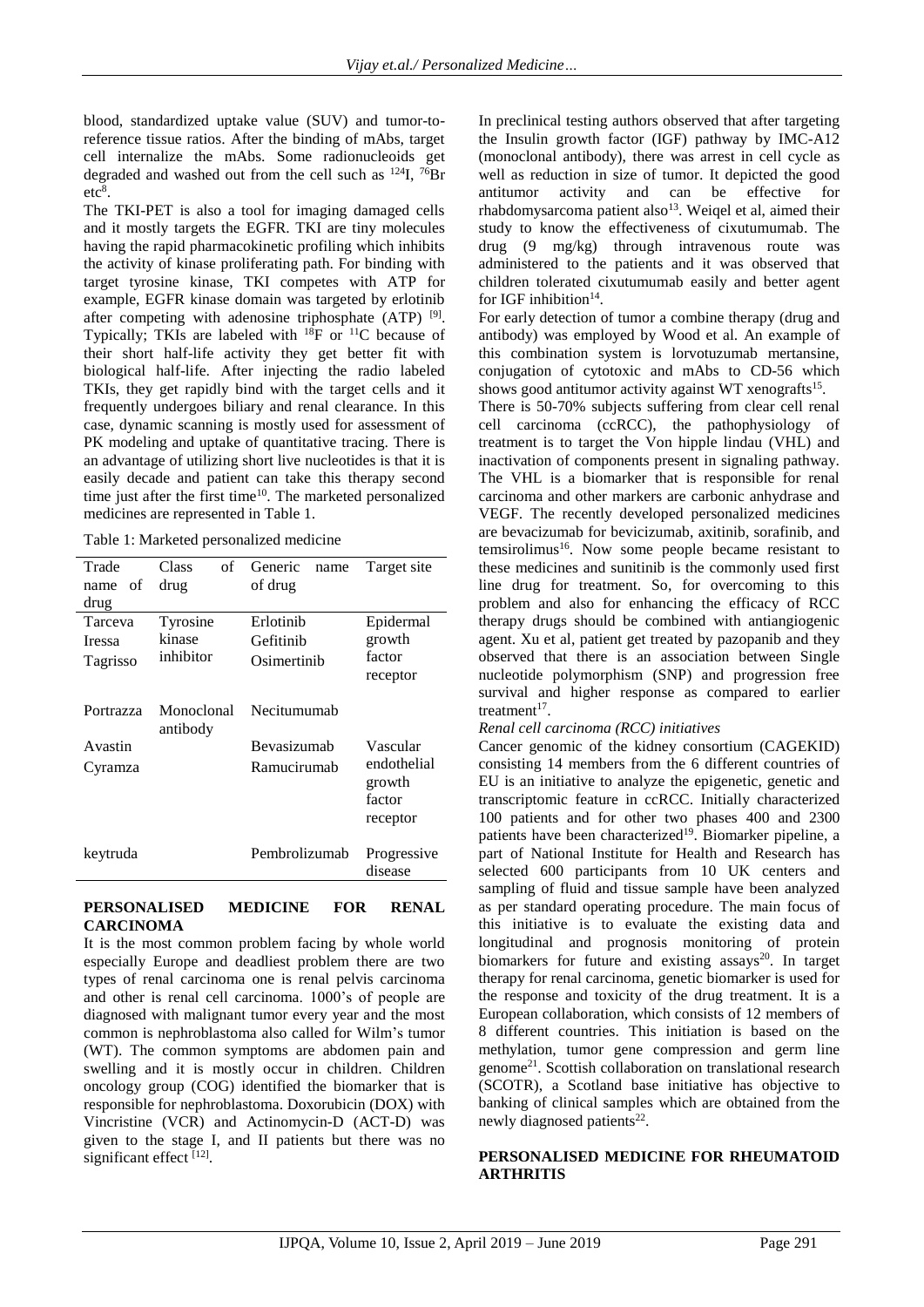| Disease<br>Drug name |                        |               | Approval |      |  |
|----------------------|------------------------|---------------|----------|------|--|
|                      |                        |               |          | year |  |
| Crizonitinib         | Non-small              | cell          | lung     | 2013 |  |
|                      | cancer                 |               |          |      |  |
| Erlotinib            | Non-small              | cell          | lung     | 2013 |  |
|                      | cancer                 |               |          |      |  |
| Lynparza             | Ovarian cancer         | 2014          |          |      |  |
| Vimizim              | Mucopolysaccharidosis  | 2014          |          |      |  |
| Cyrazma              | Non-small              | cell          | lung     | 2014 |  |
|                      | cancer                 |               |          |      |  |
| Zykadia              | Non-small              | cell          | lung     | 2014 |  |
|                      | cancer                 |               |          |      |  |
| Beleodaq             | T- cell lymphoma       | 2014          |          |      |  |
| Cerdelga             | Gaucher disease type I | 2014          |          |      |  |
| Harvoni              | Hepatitis C            |               |          | 2014 |  |
| Viekera              | Hepatitis C            |               |          | 2014 |  |
| Blincyto             | Acute                  | lymphoblastic |          | 2014 |  |
|                      | lymphoma               |               |          |      |  |
| Nucala               | Asthma                 | 2015          |          |      |  |
| Cotellic             | Melanoma               | 2015          |          |      |  |
| Aristada             | Schizophrenia          | 2015          |          |      |  |
| Lonsurf              | Colorectal cancer      | 2015          |          |      |  |
| Repatha              | Hypercholesterolemia   | 2015          |          |      |  |
| Daklinza             | Hepatitis C            | 2015          |          |      |  |
| Rexulti              | Schizophrenia          | 2015          |          |      |  |
| Orkambi              | Cystic fibrosis        |               |          |      |  |
| <b>Ibrance</b>       | <b>Breast cancer</b>   | 2015          |          |      |  |
| Alecensa             | Non-small              | cell          | lung     | 2015 |  |
|                      | cancer                 |               |          |      |  |
| Tagrissco            | Non-small              | cell          | lung     | 2015 |  |
|                      | cancer                 |               |          |      |  |

Table 2: Status of approved personalized drugs

Koczan et, al, The main aim of his study was to identify the biomarkers which will predict the outcomes of therapy in rheumatoid arthritis patient who get treated by TNF-α blocker i.e., etanercept. They selected 19 RA (Rheumatoid arthritis) patients and out of those, 7 patients are non-responders and 12 patients are responders and changes in pre existing genes were monitored. The Affymetrix microarray generated a result, which was compared with post treatment analyzed data. After 72 hours of treatment, gene expression get changed and shows good (DAS) disease activity score i.e., 28 >1.2. Some patient develops Interferon (IFN), which shows worse response to the treatment. Therefore, it is concluded that early prediction of RA response is possible when TNF- $\alpha$  blocker is administered based on their gene expression and better medication can be given according to their gene setup<sup>23</sup>.

Lequerre et al, studied effect of combination of drug methotrexate and infliximab, response was observed after three months. They have selected 13 patients and gene profiling was done, by using mononuclear cells of peripheral blood. Out of those selected patients, 7 patients are non responder and 6 patients are responder to the treatment. There is a hybridization of baseline RNAs and transcription of mRNA. Difference in transcription level

was compared with response and down regulation was observed in non responders. There are 279 genes which are expressed differently in case of respondents and nonrespondents<sup>24</sup>.

#### **PERSONALISED MEDICINE AND ITS CHALLENGES**

There are various challenges in the field of personalized medicines<sup>25</sup>. Some are as follows:

*Insufficient Understanding of Internal Biology of Disease*  This field is not known to all, people are not much aware about the concept of personalized medicine. People thought that Conventional medicines are sufficient for the treatment; another reason is insufficient knowledge about the genetic makeup of person and the biomarkers responsible for the disease.

*Limited Infrastructure*

It is main aspect that should be consider during the preparation of personalized medicine, the requirement of accessories or computerized during the gene detection or manipulation need more time as well as money also. Because of this reason also there is lack of information about the gene sequencing or setup of gene. For establishing an infrastructure of any work fund is a most important requirement.

# *Classification of Disease*

It acknowledges that the classification system is too outdated and diseases mostly all the diseases comes under same class and based on their sign and symptoms they are classified. Accommodation of emerging information of any disease is not easy in this system therefore, subtype of any disease with different molecular factors is considered as same disease. This outdated classification of disease systems became the barrier for the entry of personalized medicine. National Academy of science called for a new creation called new taxonomy of all disease which will enhance and update the understanding of pathogenesis of disease and also improve the human health. This will also give information about the intrinsic biology as well as the sign and symptoms of any disease. *Accessibility of Personalized Medicine to the Patients*

It is a newer approach towards the diagnosis and treatment of disease and most of the people get benefit when they get diagnosed based on their genetic makeup and also they get treated but still most of the population is unaware about this. Because of this problem all people are not get diagnosed or treated so, the initiative should be reach to all people and increase the awareness about the precision medicine.

#### *Implementation of Newer Diagnostics*

Clinically it is difficult for the people as well as physicians to apply new technique when older therapies are already present. It is difficult for them to interpret, identify and order and the overloading of information is also a problem, it makes the adoption difficult during new testing without any decision<sup>25</sup>.

# **FDA APPROVAL OF PERSONALISED MEDICINE**

After the initiation of personalized medicine there is a transformation of one to all to one for individual, which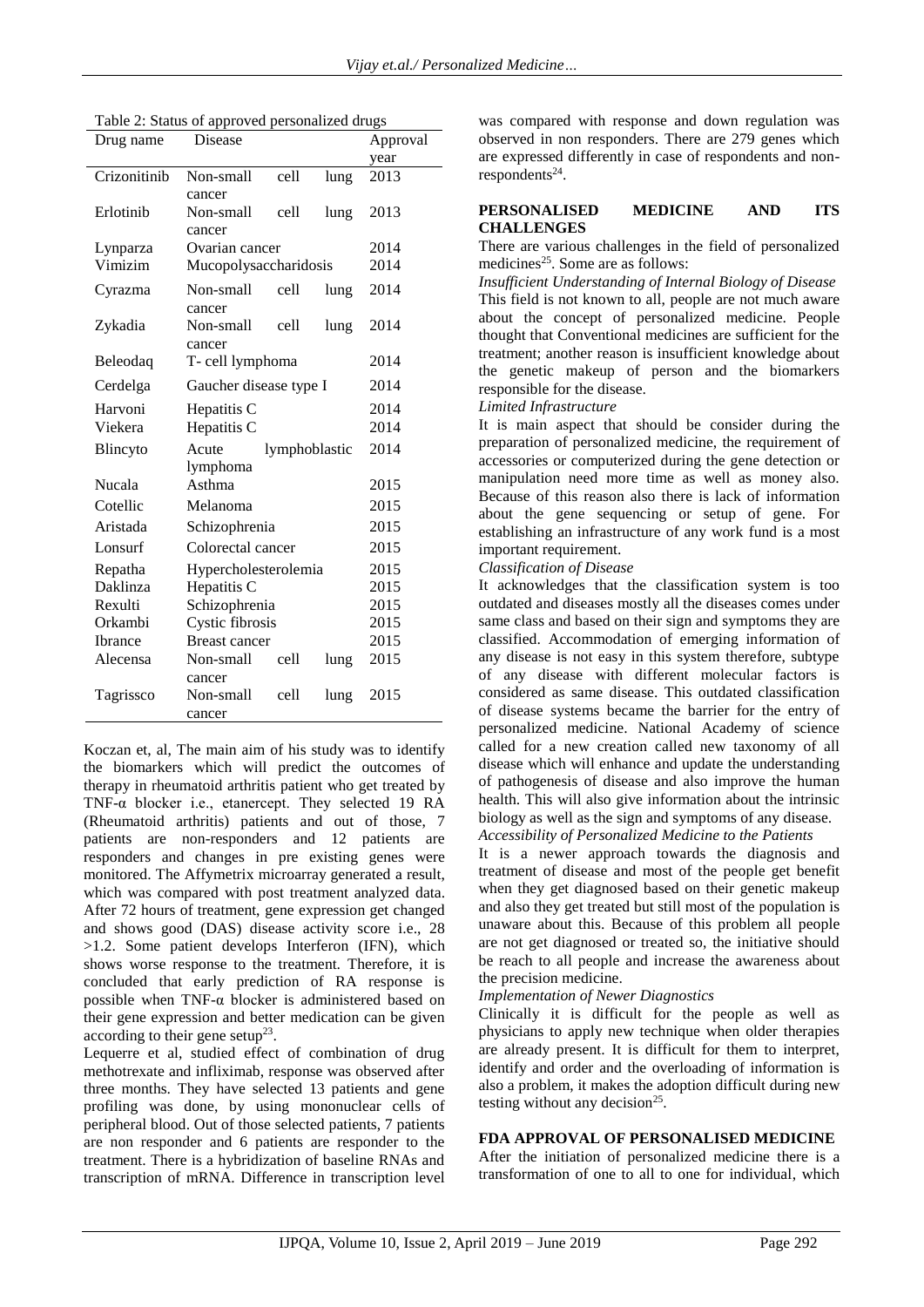refers to targeting of disease by utilizing the molecular information, which accelerates the United States Food and Drug Administration (US FDA) frequently approves the precision medicine (Table 2). Center for drug and research (CDER) has approved 45 drugs out of those 13 new novel drugs approved as personalized medicine i.e., more than 25% in 2015 and the classification is done by personalized medicine coalition (PMC). In 2014, FDA approved 9 medicines out of 41 as personalized medicine i.e., 20%. According to PMC personalized medicine are those products whose label contains particular biomarker for an individual that will help in decision-making or procedure for the use by individual patient<sup>26, 27</sup>.

#### **CONCLUSION AND FUTURE PERSPECTIVES**

Precision medicine is getting attention for its potential and uniqueness with its upcoming new opportunities. The personalized medicine is based on the discovery of individual genes, which cause disease. Pharmacogenomics is a promising field but it's a best method to create new targeted therapy for any disease. Because of this approach we will get accuracy in the treatment and also the chances of side effects will also be reduced. This could be a better way to reduce the cost and time required to develop new medicine. Now, people believing on system which will ultimately increases the popularity. This initiative is not reach to all parts but slowly this will be helpful for developing countries also. This sophisticated approach could be a hope for the development of robustive novel biologics or bio-markers for disease management. The FDA has already approved so many medicines and in future also it will approve based on their novelty. This therapy is a combination of clinical and family history which offers the exciting and novel tool for drug development. As it is a challenging field, this could be tough to overcome all the problems because of its expensiveness, insufficient information, less awareness to the people etc. The development of therapies could be a tough job for all because it need more time to developed and need sophisticated commercial assay technique but at other side it might be beneficial for developing counties. So, the personalized medicine can be a better approach for early detection and cure of disease but for this people or future physician should be response and active towards the work so they can easily face the challenges and make this approach feasible to all.

# **REFERENCES**

- 1. Schilsky RL. Personalized medicine in oncology: the future is now. Nature Reviews Drug Discovery. 2010;9(5):363.
- 2. Meyerson M, Gabriel S, Getz G. Advances in understanding cancer genomes through secondgeneration sequencing. Nature Reviews Genetics. 2010;11(10):685.
- 3. Mok TS, Wu YL, Thongprasert S, Yang CH, Chu DT, Saijo N, Sunpaweravong P, Han B, Margono B, Ichinose Y, Nishiwaki Y. Gefitinib or carboplatin–

paclitaxel in pulmonary adenocarcinoma. New England Journal of Medicine. 2009;361(10):947-57.

- 4. Varnäs K, Varrone A, Farde L. Modeling of PET data in CNS drug discovery and development. Journal of Pharmacokinetics and Pharmacodynamics. 2013;40(3):267-79.
- 5. Mishra V, Thakur S, Kesharwani P, Gupta P, Vyas M. Precision medicine in cancer treatment: An update. Asian Journal of Pharmaceutics. 2018;12(1):S9-12.
- 6. van Tinteren H, Hoekstra OS, Smit EF, van den Bergh JH, Schreurs AJ, Stallaert RA, van Velthoven PC, Comans EF, Diepenhorst FW, Verboom P, van Mourlk JC. Effectiveness of positron emission tomography in the preoperative assessment of patients with suspected non-small-cell lung cancer: the PLUS multicentre randomised trial. The Lancet. 2002;359(9315):1388-92.
- 7. van Dongen GA, Poot AJ, Vugts DJ. PET imaging with radiolabeled antibodies and tyrosine kinase inhibitors: immuno-PET and TKI-PET. Tumor Biology. 2012;33(3):607-15.
- 8. Shea M, Costa DB, Rangachari D. Management of advanced non-small cell lung cancers with known mutations or rearrangements: latest evidence and treatment approaches. Therapeutic Advances in Respiratory Disease. 2016;10(2):113-29.
- 9. Carey KD, Garton AJ, Romero MS, Kahler J, Thomson S, Ross S, Park F, Haley JD, Gibson N, Sliwkowski MX. Kinetic analysis of epidermal growth factor receptor somatic mutant proteins shows increased sensitivity to the epidermal growth factor receptor tyrosine kinase inhibitor, erlotinib. Cancer Research. 2006;66(16):8163-71.
- 10.Wang H, Yu J, Yang G, Song X, Sun X, Zhao S, Mu D. Assessment of <sup>11</sup>C‐labeled‐4‐N‐(3‐bromoanilino)‐6, 7‐dimethoxyquinazoline as a positron emission tomography agent to monitor epidermal growth factor
- 2007;98(9):1413-6. 11. Vasudev NS, Selby PJ, Banks RE, Renal cancer biomarkers: The promise of personalised care. BMC Medicine. 2012;10:112.

receptor expression. Cancer Science.

- 12.Grundy PE, Breslow NE, Li S, Perlman E, Beckwith JB, Ritchey ML, Shamberger RC, Haase GM, D'Angio GJ, Donaldson M, Coppes MJ. Loss of heterozygosity for chromosomes 1p and 16q is an adverse prognostic factor in favorable-histology Wilms tumor: a report from the National Wilms Tumor Study Group. Journal of Clinical Oncology. 2005;23(29):7312-21.
- 13.Gonzalez-Angulo AM, Hennessy BT, Mills GB. Future of personalized medicine in oncology: a systems biology approach. Journal of Clinical Oncology. 2010;28(16):2777.
- 14.Weigel B, Malempati S, Reid JM, Voss SD, Cho SY, Chen HX, Krailo M, Villaluna D, Adamson PC, Blaney SM. Phase 2 trial of cixutumumab in children, adolescents, and young adults with refractory solid